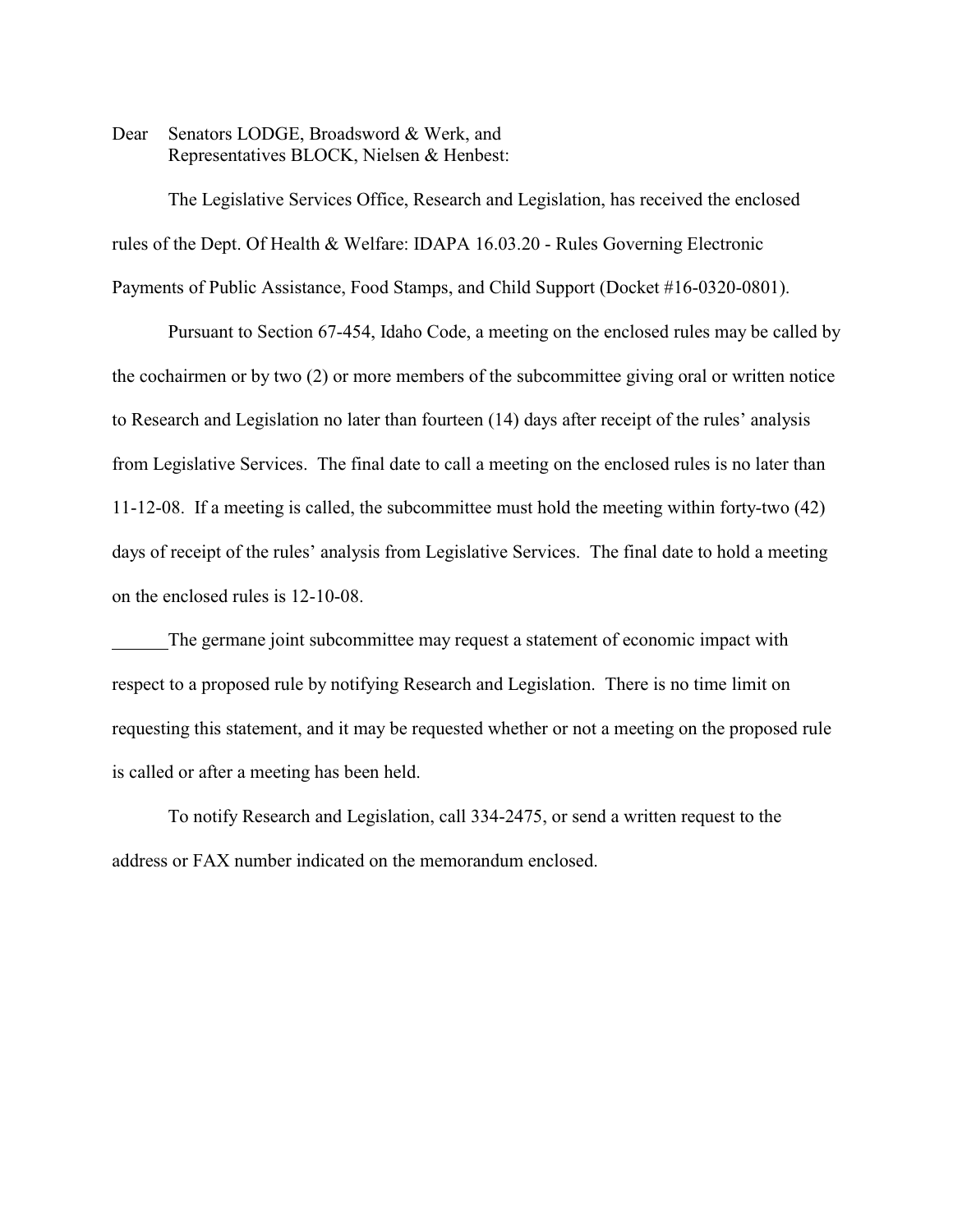#### **MEMORANDUM**

| TO:             | Rules Review Subcommittee of the Senate Health & Welfare Committee and the<br>House Health & Welfare Committee                                                                                        |
|-----------------|-------------------------------------------------------------------------------------------------------------------------------------------------------------------------------------------------------|
| <b>FROM:</b>    | Research & Legislation Staff - Paige Alan Parker                                                                                                                                                      |
| <b>DATE:</b>    | October 23, 2008                                                                                                                                                                                      |
| <b>SUBJECT:</b> | Department of Health and Welfare - IDAPA 16.03.20 - Rules Governing<br>Electronic Payments of Public Assistance, Food Stamps, and Child Support<br>(Docket No. 16-0320-0801) (Proposed and Temporary) |

By this Proposed and Temporary Rule docket, the Department of Health and Welfare amends IDAPA 16.03.20 - Rules governing Electronic Payments of Public Assistance, Food Stamps, and Child Support (Docket No. 16-0320-0801) (hereinafter "temporary and proposed rule"). The Governor's justifications for the temporary rule are that federal mandates require this rule change and that it confers a benefit. The temporary rule regarding cash benefits and food stamps became effective on October 1, 2008, and the temporary rule on issuing electronic payment cards will become effective on December 1, 2008.

The Department states that the temporary and proposed rule is in response to the 2008 Farm Bill that changes the number of days that a participant receiving food stamps will have access to benefits. The Department states that the temporary and proposed rule increases the number of days that must pass before a cash assistance participant's account is expunged to match that for food stamp participants.

A second purpose of the temporary and proposed rule is to change the process of issuing electronic payment (EP) cards, which will be replaced by branded cards (e.g., VISA) for child support recipients, allowing such recipients to use the card at additional locations than are available for EP cards.

According to the Department, the temporary and proposed rule is authorized pursuant to sections 56-202, Idaho Code, and the 2008 Farm Bill, P.L. 110-234, section 4114, H.R. 2419. Section 56-202(b), Idaho Code, provides the Department with general and broad rulemaking authority Section 4114 of P.L. 110-234 states: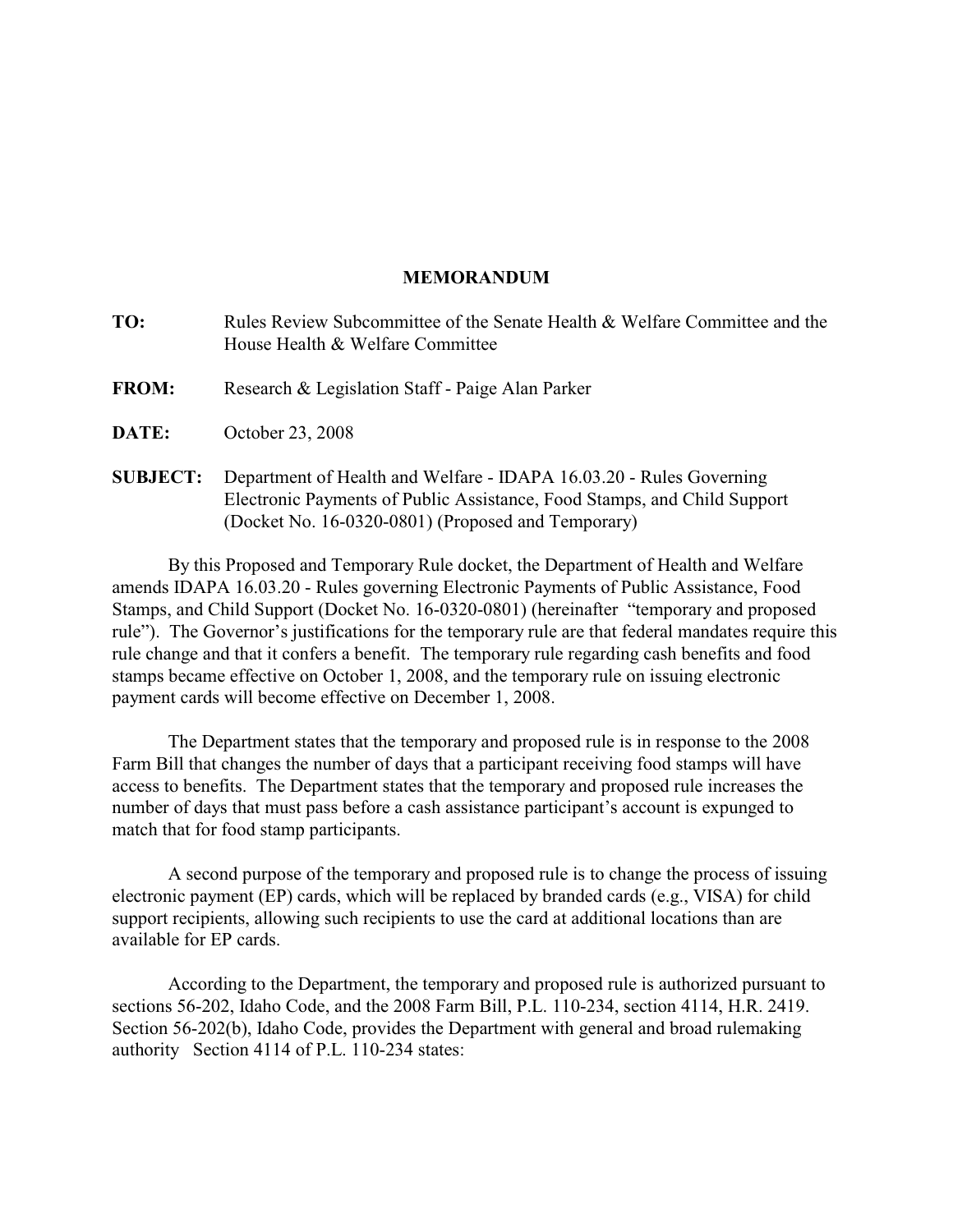Section 7(i) of the Food and Nutrition Act of 2008 (7 U.S.C. 2016(i)) is amended by adding at the end the following:

(12) RECOVERING ELECTRONIC BENEFITS-

(A) IN GENERAL- A State agency shall establish a procedure for recovering electronic benefits from the account of a household due to inactivity.

(B) BENEFIT STORAGE- A State agency may store recovered electronic benefits off-line in accordance with subparagraph (D), if the household has not accessed the account after 6 months.

(C) BENEFIT EXPUNGING- A State agency shall expunge benefits that have not been accessed by a household after a period of 12 months.

(D) NOTICE- A State agency shall--

(i) send notice to a household the benefits of which are stored under subparagraph (B); and

(ii) not later than 48 hours after request by the household, make the stored benefits available to the house.

Not cited as authority for this rule is section 56-203(b), Idaho Code, which gives the Department the power to cooperate with the federal government in carrying out the purposes of any federal acts pertaining to public assistance or welfare services and in other matters of mutual concern.

According to the Department, no fee or charge is imposed by the temporary and proposed rule. The Department anticipates a savings of approximately \$200,000, which has already been adjusted out of the Department's FY2009 budget. According to the Department, negotiated rulemaking was not conducted because the federal law requires this rule change and because it confers a benefit. The Department states that a public hearing will be scheduled if requested by 25 persons, a political subdivision or an agency not later than October 15, 2008. All written comments must be delivered to the Department on or before October 22, 2008.

# **ANALYSIS**

The changes in sections 003 through 007 of the temporary and proposed rule are housekeeping, bringing the rule into compliance with Department of Administration format requirements. Existing section 005, Idaho electronic payments (EP) - cash and food stamps, has been moved to new section 050. Existing section 006, Idaho electronic payments - child support, has been moved to new section 051.

Existing section 007, accessing benefits and payments, has been moved to new section 052 and rewritten to provide that "benefits and cash payments for" the Food Stamp, cash public assistance, and Child Support programs "are processed" through the Idaho Electronic Payment (EP) system. This rewritten section provides that "participants use an Idaho Quest EBT card to access food stamps" and that "for cash public assistance and child support payments, participants can access payments through the Idaho Quest EBT care, direct deposit to their personal bank account, or through a branded Visa card."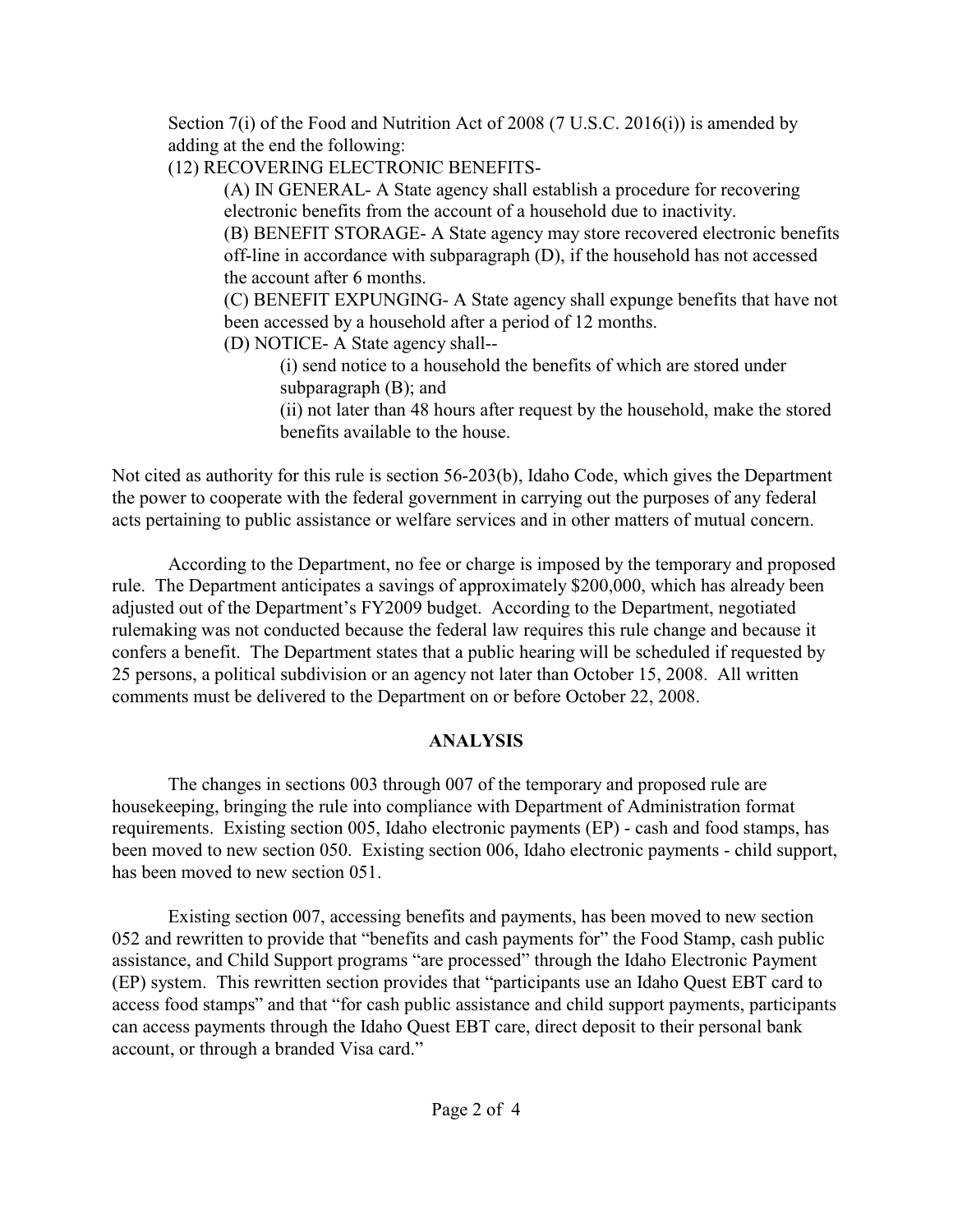One new definition is added by the temporary and proposed rule: "branded Visa card, " defined as "a card offered by the Department as an alternative method for receiving cash payments. A branded debit Visa Card will be issued by the vendor and can be used wherever Visa is accepted. Both PIN and signature based transactions are allowed. The card can be used to make purchases and receive cash back at point of sale (POS) machines. The card also may be used to access cash at ATM locations." Section 010.05.

The temporary and proposed rule has modified seven definitions ("alternate payee," "authorized household member," "authorized representative," "customer service Center (CSC)," "Idaho Quest EBT card account," "limited power of attorney for Idaho Quest EBT card accounts" and "personal identification number (PIN)") by the substitution of "Idaho Quest EBT" or "EBT" for "EP." Sections 010.01, 02, 03, 06, 08, 10, and 11. This substitution is also reflected in sections 130, 200, 210, 240.02, 242 and 300 of the temporary and proposed rule

The definition for "point of sale (POS) terminal" has been streamlined to mean "an electronic device located at retail outlets through which card holders can conduct electronic transactions." Section 010.12.

Section 130, expungement - cash assistance and food stamps, has been changed to increase the number of consecutive days that will result in the expungement of an Idaho Quest EBT card account due to debit inactivity from 270 to 365.

New section 132, escheatment, provides that child support payments in a custodial parent's Idaho Quest EBT card debit account will be escheated if not accessed in 365 days. Under the temporary and proposed rule, the contracting financial institution will forward the escheated/abandoned funds to the Department which will, in turn, forward these funds to the State Tax Commission's unclaimed property division on an annual basis.

Deleted by the temporary and proposed rule is section 140, conversion of food stamp benefit account balances, which required the Department to convert all unused food stamp benefits to a cash benefit account when a participant moves to an area where EP benefits cannot be used.

The temporary and proposed rule states that branded Visa cards are issued by the vendor through the mail. Section 200. The primary card holder (and any additional card holder) is responsible to immediately report the loss, damage or theft of the branded Visa card. Section 210. Deleted from section 235, primary card holder, is the prohibition against issuing an EP card to a participant when the primary card holder is a person other than the participant. Section 240 now recognizes that there may be multiple additional card holders, including a person acting as limited power of attorney for Quest. Section 240 also recognizes that there may be additional card holders for a cash account and for an Idaho Quest EBT food stamp account.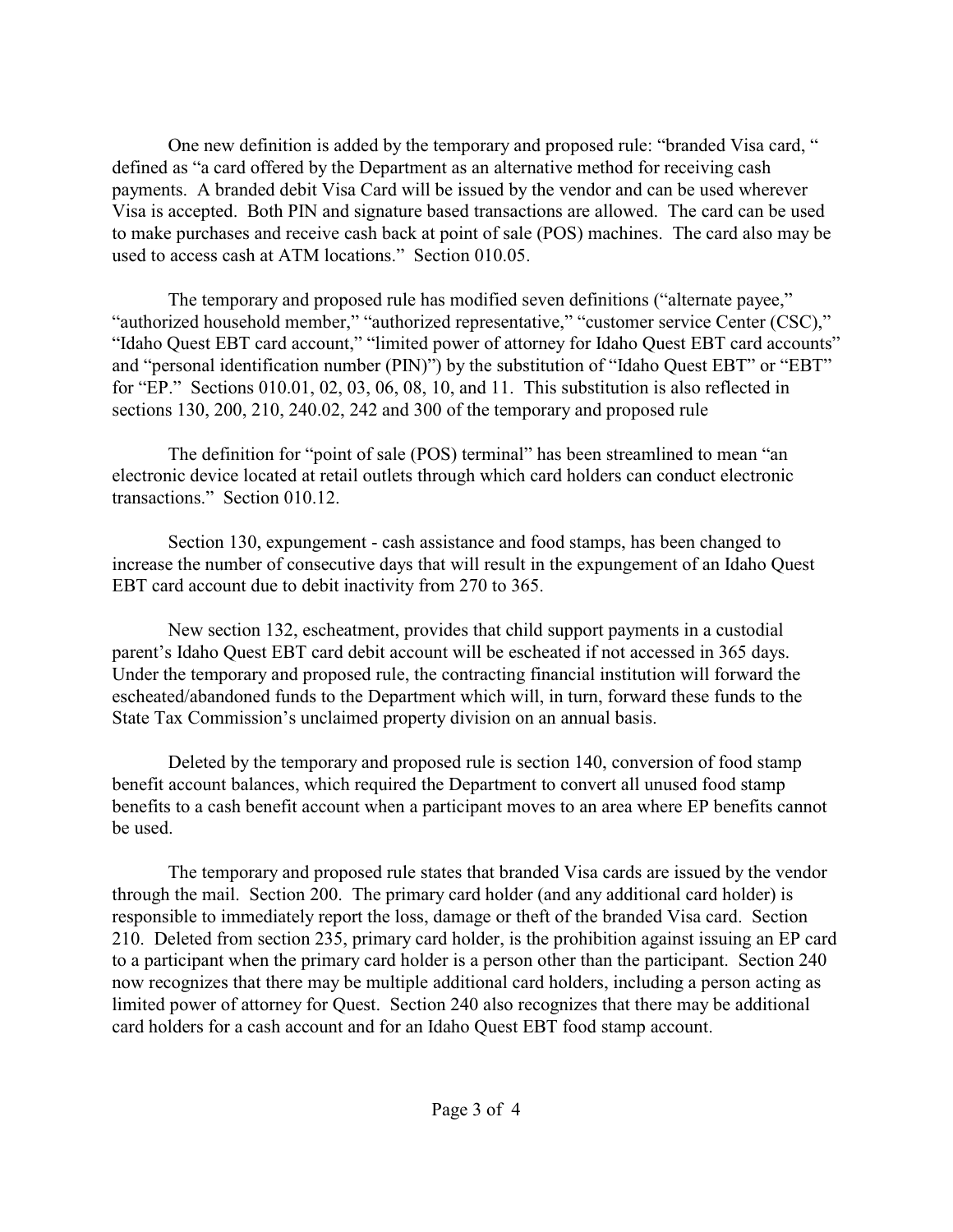The terminology in section 242 has been changed from "deactivating" a card to "canceling" a card and provides authority for a person acting as the card holder's limited power of attorney to cancel a card. This section also deletes the ability of a participant to request deactivation of the card held by the participant's limited power of attorney and deletes the prohibition against deactivation of a group home's EP card solely at the request of a food stamp participant.

The temporary and proposed rule permits the participant to change the PIN for the Idaho Quest EBT card, section 300, or to reset his PIN in the event the original PIN has been lost, forgotten or compromised, section 310, through the on-line client website. The card is deactivated for the remainder of the calendar day, rather than for 24 hours, after four incorrect PIN entries. Section 320.

## **SUMMARY**

The Department's temporary and proposed rule appears to be authorized under sections 56-202(b) and 56-203(b), Idaho Code.

cc: Department of Health and Welfare Tamera Prisock & Orie Garcia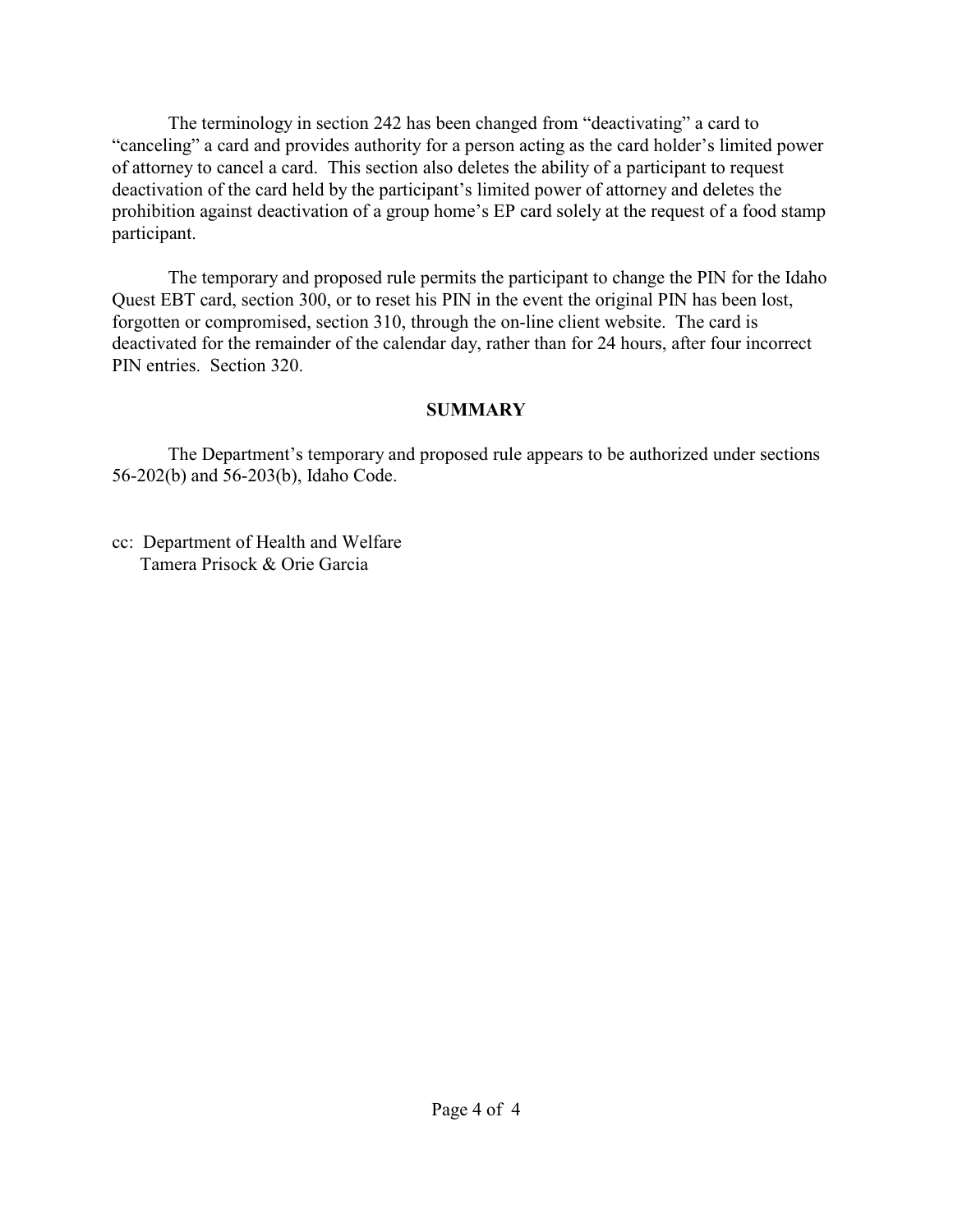### **IDAPA 16 - DEPARTMENT OF HEALTH AND WELFARE**

#### **16.03.20 - RULES GOVERNING ELECTRONIC PAYMENTS OF PUBLIC ASSISTANCE, FOOD STAMPS, AND CHILD SUPPORT**

#### **DOCKET NO. 16-0320-0801**

#### **NOTICE OF RULEMAKING - TEMPORARY AND PROPOSED RULE**

**EFFECTIVE DATE:** The effective dates of the temporary rule are October 1, 2008 and December 1, 2008.

**AUTHORITY:** In compliance with Sections 67-5221(1) and 67-5226, Idaho Code, notice is hereby given that this agency has adopted a temporary rule, and proposed rulemaking procedures have been initiated. The action is authorized pursuant to Section 56-202, Idaho Code, and the 2008 Farm Bill, P.L. 110-234, Section 4114; US H.R. 2419.

**PUBLIC HEARING SCHEDULE:** Public hearing(s) concerning this rulemaking will be scheduled if requested in writing by twenty-five (25) persons, a political subdivision, or an agency, not later than October 15, 2008.

The hearing site(s) will be accessible to persons with disabilities. Requests for accommodation must be made not later than five (5) days prior to the hearing, to the agency address below.

**DESCRIPTIVE SUMMARY:** The following is the required finding and concise statement of its supporting reasons for adopting a temporary rule and a nontechnical explanation of the substance and purpose of the proposed rulemaking:

There are two changes to this chapter of rule:

- 1. The 2008 Farm Bill changes the number of days that a participant receiving food stamps will have access to benefits. Due to this change in federal code, the number of days that must pass before a participant's account is expunged needs to be increased in the rule. The current administrative rule allows a cash assistance participant the same number of days that must pass before their account is expunged as a food stamp participant. In order to remain consistent, the Department is increasing the period for cash assistance to match that for food stamps. This change will benefit both those participants receiving cash assistance and food stamps. Effective date is October 1, 2008.
- 2. The Department is changing the process of issuing electronic payment (EP) cards. EP cards will be replaced with branded cards, such as Visa, for child support recipients. This action by the Department confers a benefit to recipients by allowing the convenience of using child support funds for all aspects of child support. This change will allow the recipient to use the Visa card at additional locations than are currently available with the EBT card. Effective date is December 1, 2008.

This chapter of rule will also be updated to meet the current requirements of the Office of Administrative Rules (OAR) and the formatting and plain language standards required by the Department.

**TEMPORARY RULE JUSTIFICATION:** Pursuant to Section(s) 67-5226(1)(b) and (c), Idaho Code, the Governor has found that temporary adoption of the rule is appropriate for the following reasons: Federal mandates require this rule change and it confers a benefit.

**FEE SUMMARY:** Pursuant to Section 67-5226(2), the Governor has found that the fee or charge being imposed or increased is justified and necessary to avoid immediate danger and the fee is described herein: NA

**FISCAL IMPACT:** The following is a specific description, if applicable, of any fiscal impact on the state general fund greater than ten thousand dollars (\$10,000) during the fiscal year.

The fiscal impact of this rule change is a savings of approximately \$200,000. This amount has already been adjusted out of the Department's FY09 appropriation budget.

**NEGOTIATED RULEMAKING:** Pursuant to 67-5220(1), Idaho Code, negotiated rulemaking was not conducted because federal mandates require this rule change and it is conferring a benefit.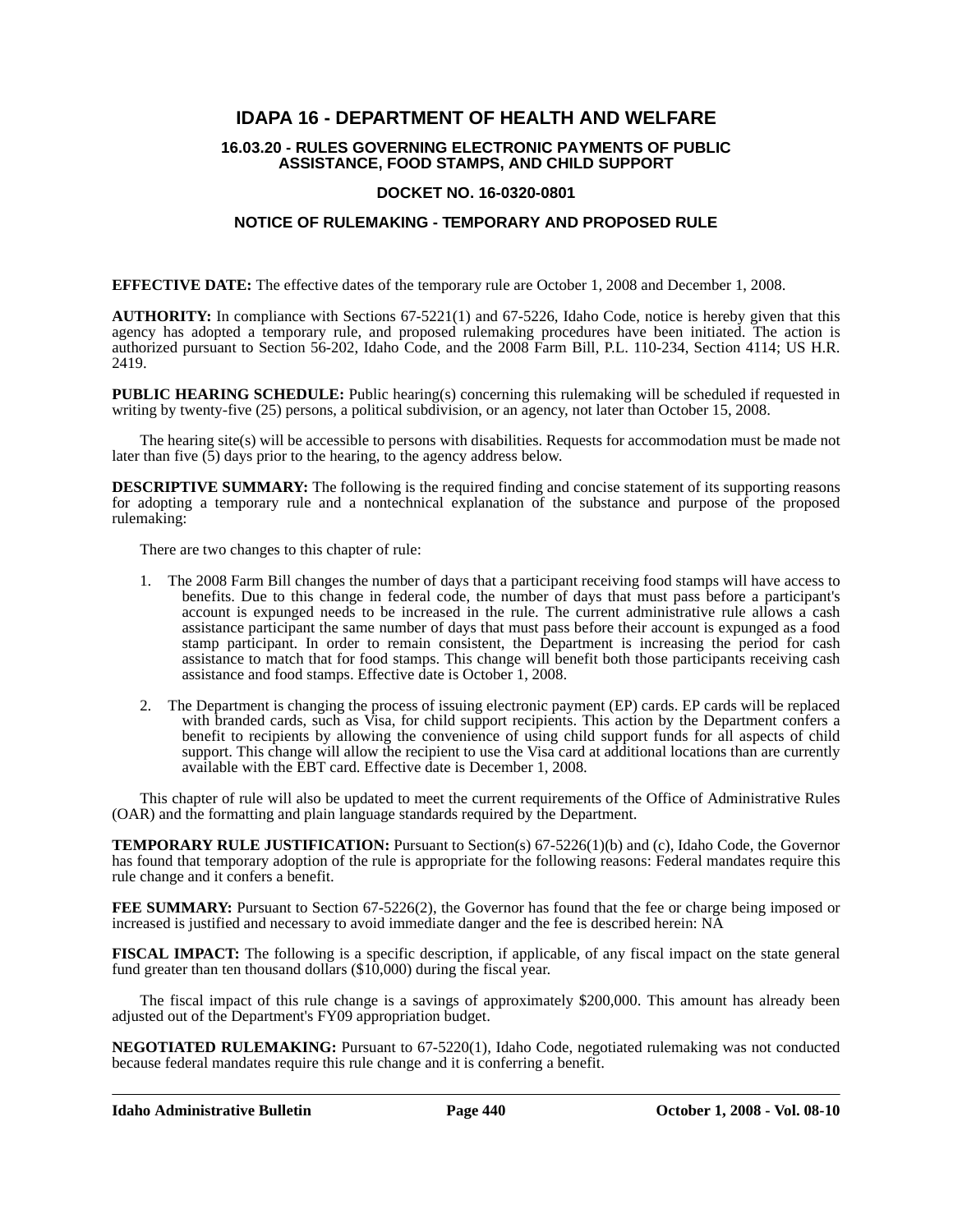**ASSISTANCE ON TECHNICAL QUESTIONS, SUBMISSION OF WRITTEN COMMENTS:** For assistance on technical questions concerning the temporary and proposed rule, contact Orie Garcia at (208) 334-5820*.*

Anyone may submit written comments regarding the proposed rulemaking. All written comments must be directed to the undersigned and must be delivered on or before October 22, 2008.

DATED this 18th day of August, 2008.

Tamara Prisock DHW - Administrative Procedures Section 450 W. State - 10th Floor P.O. Box 83720 Boise, ID 83720-0036 (208) 334-5564 phone (208) 334-6558 fax <dhwrules@dhw.idaho.gov>

#### **THE FOLLOWING IS THE TEXT OF DOCKET NO. 16-0320-0801**

#### **16.03.20 -** *RULES GOVERNING* **ELECTRONIC PAYMENTS OF PUBLIC ASSISTANCE, FOOD STAMPS, AND CHILD SUPPORT**

#### **001. TITLE AND SCOPE.**

**01. Title**. These rules are known and will be cited as Idaho Department of Health and Welfare Rules, IDAPA 16.03.20, "*Rules Governing* Electronic Payments of Public Assistance, Food Stamps, and Child Support."  $(4-5-00)(10-1-08)$ T

**02. Scope**. These rules provide standards for delivery of food stamps, cash public assistance, and child support payments.  $(4-5-00)$ 

#### *(BREAK IN CONTINUITY OF SECTIONS)*

#### **003. ADMINISTRATIVE APPEAL.**

Administrative *A*appeals *shall be* are governed by *Idaho Department of Health and Welfare Rules* the provisions of, IDAPA 16.05.03, "Rules Governing Contested Case Proceedings and Declaratory Rulings." *(4-5-00)*(10-1-08)T

#### **004.** *(RESERVED)* **INCORPORATION BY REFERENCE.**

No documents have been incorporated by reference in this chapter of rules. (10-1-08)T

# **005.** *IDAHO ELECTRONIC PAYMENTS (EP) - CASH AND FOOD STAMPS* **OFFICE -- OFFICE HOURS**

The Idaho Electronic Payment (EP) system meets the requirements for the distribution of government benefits set *forth in the QUEST Operating Rules as adopted and amended by the National Automated Clearing House Association (NACHA). EP for the Food Stamp and cash public assistance programs is exempt from Regulation E (relating to Electronic Fund Transfers) of the Board of Governors of the Federal Reserve System. Participants are* 

**Idaho Administrative Bulletin Page 441 October 1, 2008 - Vol. 08-10**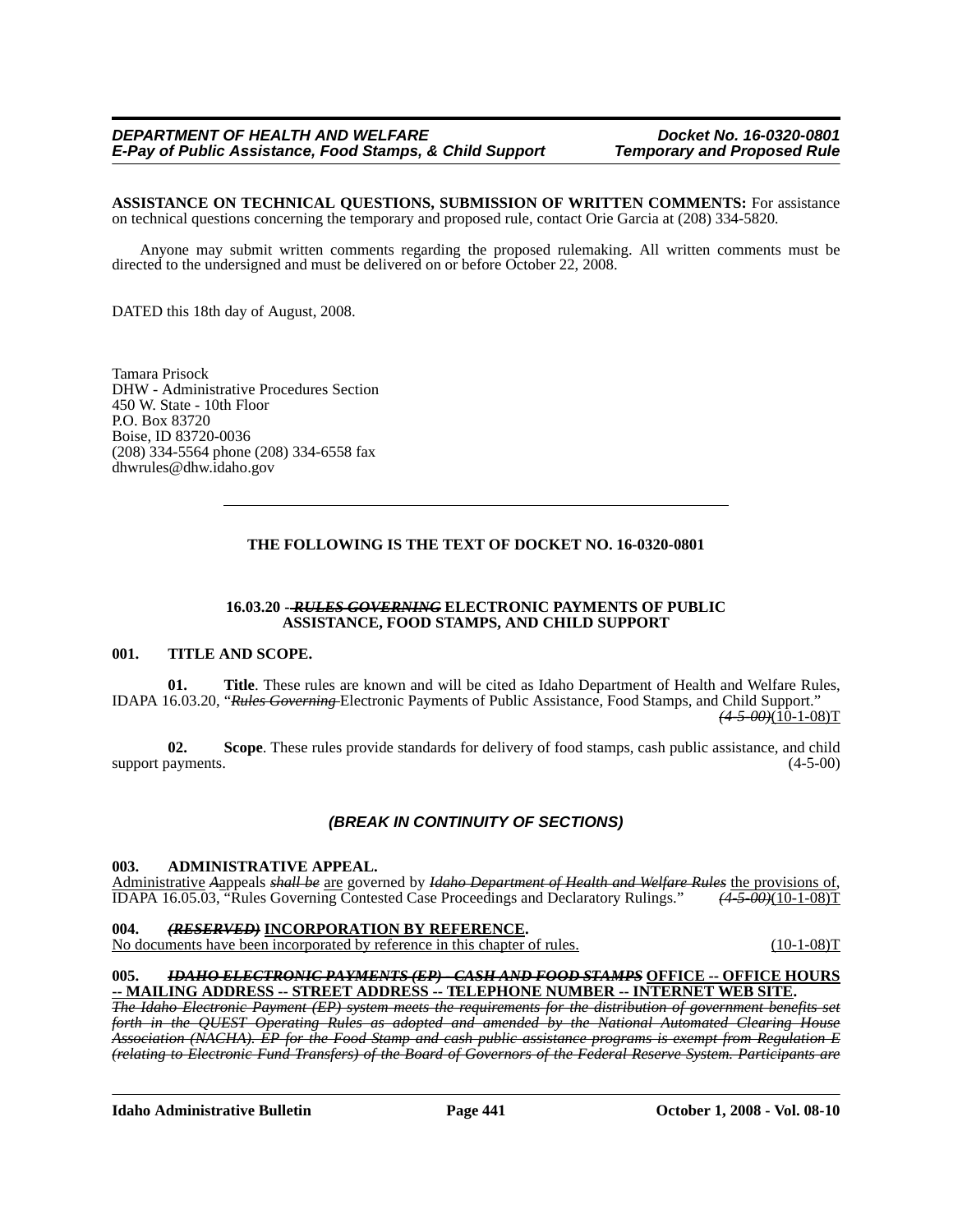*solely liable for unauthorized fund use except those initiated fraudulently by an employee of the state of Idaho, the Vendor or its employee or subcontractor. (4-5-00)*

**Office Hours**. Office hours are 8 a.m. to 5 p.m., Mountain Time, Monday through Friday, except holidays designated by the state of Idaho. (10-1-08)T

**02. Mailing Address**. The mailing address for the business office is Idaho Department of Health and Welfare, P.O. Box 83720, Boise, Idaho 83720-0036. (10-1-08) T

**03. Street Address**. The business office of the Idaho Department of Health and Welfare is located at 450 West State Street, Boise, Idaho 83702. (10-1-08)T

**04. Telephone**. The telephone number for the Idaho Department of Health and Welfare is (208) 334- 5500. (10-1-08)T

**05. Internet Web Site**[. The Department's internet web site is found at http://](http://www.healthandwelfare.idaho.gov) [www.healthandwelfare.idaho.gov.](http://www.healthandwelfare.idaho.gov)

#### **006.** *IDAHO ELECTRONIC PAYMENTS - CHILD SUPPORT* **CONFIDENTIALITY OF RECORDS AND PUBLIC RECORDS REQUESTS.**

*Child Support Services (CSS) uses the Electronic Payment (EP) system to disburse child support payments. Participants are solely liable for the first fifty dollars (\$50) of unauthorized fund use, except those initiated fraudulently by an employee of the state of Idaho, the Vendor, or its employee or subcontractor. (4-5-00)*

**01. Confidential Records**. Any information about an individual covered by these rules and contained in the Department's records must comply with IDAPA 16.05.01, "Use and Disclosure of Department Records."  $(10-1-08)T$ 

**02. Public Records**. The Department will comply with Sections 9-337 through 9-350, Idaho Code, when requests for the examination and copying of public records are made. Unless otherwise exempted, all public records in the custody of the Department are subject to disclosure. (10-1-08) records in the custody of the Department are subject to disclosure.

#### *007. ACCESSING BENEFITS AND PAYMENTS.*

*Participants in the Food Stamp, cash public assistance, and Child Support programs in Idaho access their benefits and payments through the Idaho Electronic Payment (EP) system. Participants use an Electronic Payments (EP) card and secret personal identification number (PIN) to access benefits and payments. (4-5-00)*

#### **00***8***7. -- 009. (RESERVED).**

#### **010. DEFINITIONS.**

**01.** Alternate Payee. A person or agency other than the participant, who is issued an *EP* Idaho Quest EBT card and PIN, and is authorized to access the participant's account. This term includes any of the following:  $(10-1-08)T$ 

| a.        | An authorized household member; authorized representative;                            | $(10-1-08)T$          |
|-----------|---------------------------------------------------------------------------------------|-----------------------|
| b.        | Guardian/conservator;                                                                 | $(10-1-08)T$          |
| <u>c.</u> | A person who has Limited Power of Attorney for an Idaho Quest EBT card account;       | $(10-1-08)T$          |
| d.        | Parent of a minor child participant; or                                               | $(10-1-08)T$          |
| <u>e.</u> | $\underline{A}$ protective payee.                                                     | $(4-5-00)(10-1-08)$ T |
| ΛΛ.       | And color of Hameledd Mamban A terrededd menden ianed ar ED Llabe. Orient EDT and and |                       |

**02. Authorized Household Member**. A household member issued an *EP* Idaho Quest EBT card and PIN number, and authorized to access the primary card holder's benefit account. *(4-5-00)*(10-1-08)T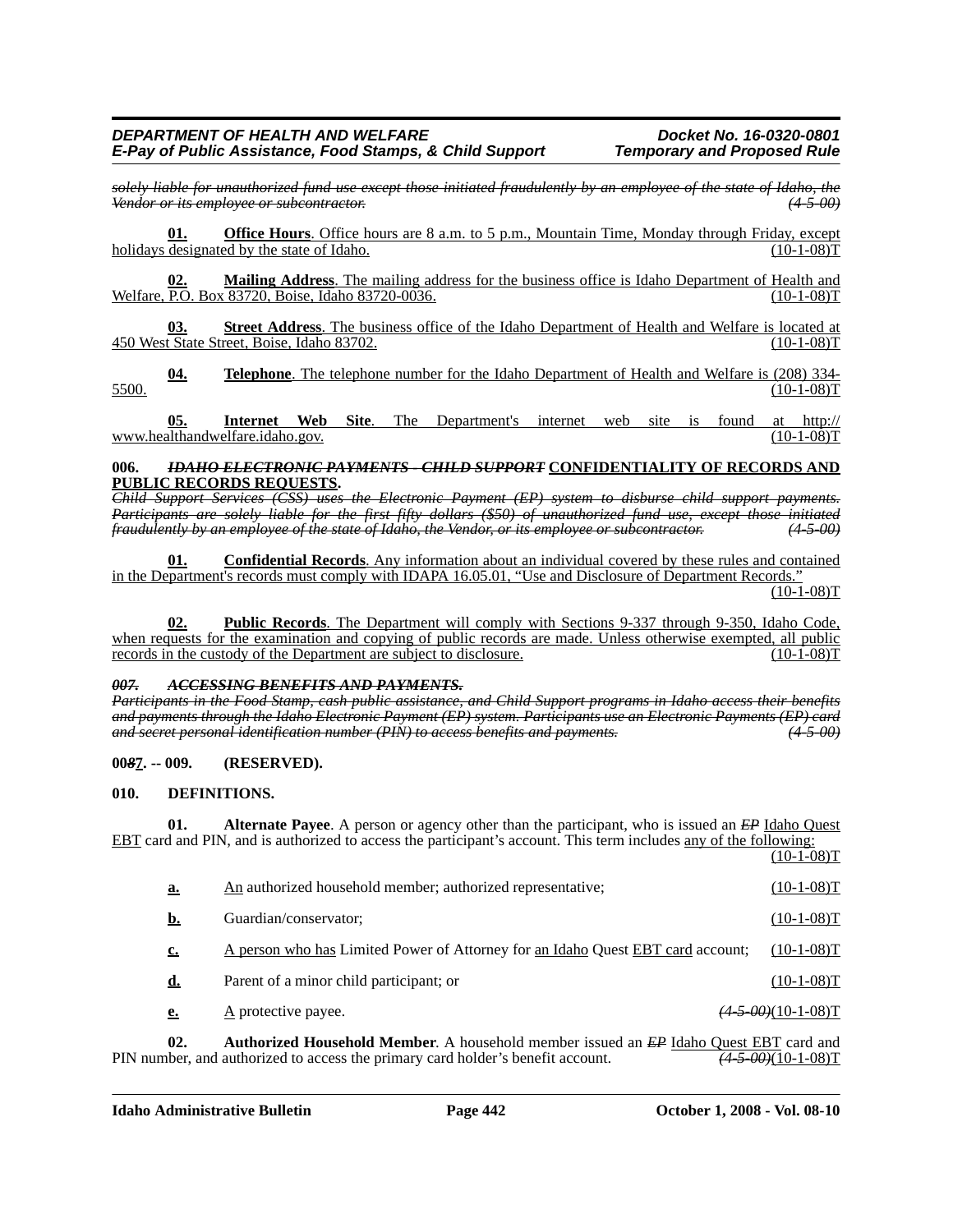**03. Authorized Representative**. A person who is not a member of a Food Stamp participant's household, authorized in writing by a participant to access a Food Stamp benefit account  $\frac{in}{10}$  on behalf of the participant. The authorized representative is issued an  $\frac{EP \text{Idaho Quest EBT}}{EBT}$  card and PIN.  $\frac{4.5-00+(10$ participant. The authorized representative is issued an *EP* Idaho Quest EBT card and PIN.

**04. Automated Teller Machine (ATM)**. A machine used to withdraw cash and provide card holders ount balance information. (4-5-00) with account balance information.

**05. Branded Visa Card**. A branded debit Visa card is a card offered by the Department as an alternative method for receiving cash payments. A branded debit Visa Card will be issued by the vendor and can be used wherever Visa is accepted. Both PIN and signature based transactions are allowed. The card can be used to make purchases and receive cash back at point of sale (POS) machines. The card also may be used to access cash at ATM locations. (12-1-08)T  $\frac{1}{2}$   $(12-1-08)$ T

**0***5***6. Customer Service Center (CSC)**. A toll-free telephone service provided by the *EP* Vendor to help the participant with use of the *EP* Idaho Quest EBT card or Visa branded card and provide other customer services.<br>This service is available twenty-four (24) hours a day, seven (7) days a week. (4.5.00)(12-1-08)T This service is available twenty-four (24) hours a day, seven (7) days a week.

**0***6***7. Department**. The Idaho Department of Health and Welfare. (7-1-98)

**078.** *EP* **Idaho Quest EBT Card Account**. An authorization *file* account maintained by the Vendor on behalf of a card holder. An *EP* Idaho Quest EBT card account *will be* is either a Food Stamp account or a cash account. A Food Stamp account can be used to make food purchases. A cash account can be used to make cash withdrawals or purchases.  $(4-5-00)(10-1-08)T$ 

**0***8***9. Guardian**. This term includes the guardian of a person, the conservator, or the guardian for public  $\alpha$  assistance. (7-1-98)

*09***10. Limited Power of Attorney for** *Electronic Payments* **Idaho Quest EBT Card Accounts**. A person with no legal interest in a participant's cash account who is authorized to access that account on the participant's behalf. The limited power of attorney for *Electronic Payments* Idaho Quest EBT Card Accounts must be authorized by notarized signature on a Department form. (4.5.00) (1-1-08) T authorized by notarized signature on a Department form.

**1***0***<sub>1</sub>.** Personal Identification Number (PIN). A four (4) digit secret number issued to or selected by the card holder. The PIN is used with the card to initiate an  $\frac{EP}{EBT}$  transaction.  $\frac{(4.5.00)(10-1.08)T}{(4.5.00)(10$ *EP* EBT card holder. The PIN is used with the card to initiate an *EP* EBT transaction.

**1***1***2. Point of Sale (POS) Terminal**. An electronic device located at retail outlets through which card holders can conduct *EP Food Stamp and cash* electronic transactions *with their EP card and PIN*.

*(4-5-00)*(10-1-08)T

**1***2***3. Protective Payee**. This term includes a residential habilitation agency under IDAPA 16.04.17, "Rules Governing Residential Habilitation Agencies," or its employees, affiliated habilitation providers or contractors who are designated as payee on behalf of the agency's consumer. This term also includes a person or agency designated by the Social Security Administration as the representative payee for an AABD participant's Social Security or SSI payment. (4-5-00)

**1***3***4. Vendor**. A contractor hired by the Idaho Department of Health and Welfare to deliver financial services, including origination of Automated Clearing House (ACH) transactions, electronic transactions, customer service, and settlement services. (4-5-00)

#### *011. -- 029. (RESERVED).*

**0***30***11. ABBREVIATIONS.**

| 01. | <b>AABD.</b> Aid to the Aged, Blind, and Disabled. | $(7-1-98)$ |
|-----|----------------------------------------------------|------------|
| 02. | <b>ACH.</b> Automated Clearing House.              | $(7-1-98)$ |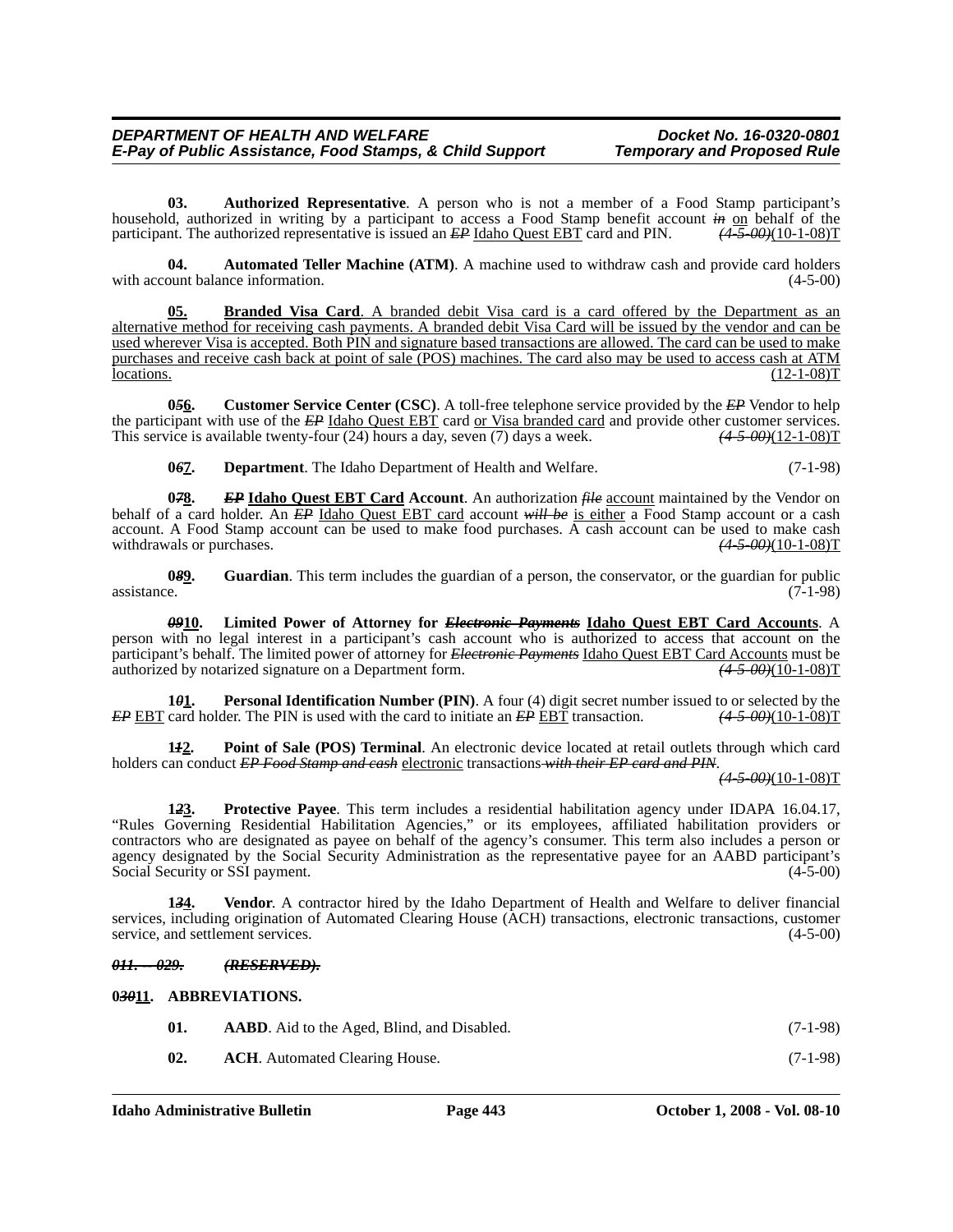| 03.        | <b>ATM.</b> Automated Teller Machine.                    | $(7-1-98)$   |
|------------|----------------------------------------------------------|--------------|
| <u>04.</u> | <b>EBT.</b> Electronic Benefits Transfer.                | $(10-1-08)T$ |
| 045.       | <b>EP.</b> Electronic Payment.                           | $(4-5-00)$   |
| 056.       | <b>PIN.</b> Personal Identification Number.              | $(7-1-98)$   |
| 067.       | <b>POS.</b> Point of Sale.                               | $(7-1-98)$   |
| 078.       | <b>SSI.</b> Supplemental Security Income.                | $(7-1-98)$   |
| 089.       | <b>TAFI.</b> Temporary Assistance for Families in Idaho. | $(7-1-98)$   |
|            |                                                          |              |

*031. -- 099. (RESERVED).*

#### **012. -- 049. (RESERVED).**

#### **050. IDAHO ELECTRONIC PAYMENTS (EP) - CASH AND FOOD STAMPS.**

The Idaho Electronic Payment (EP) system meets the requirements for the distribution of government benefits set forth in the QUEST Operating Rules as adopted and amended by the National Automated Clearing House Association (NACHA). EP for the Food Stamp and cash public assistance programs is exempt from Regulation E (relating to Electronic Fund Transfers) of the Board of Governors of the Federal Reserve System. Participants are solely liable for unauthorized fund use except those initiated fraudulently by an employee of the state of Idaho, the Vendor or its employee or subcontractor. (10-1-08) Vendor or its employee or subcontractor.

#### **051. IDAHO ELECTRONIC PAYMENTS - CHILD SUPPORT.**

Child Support Services (CSS) uses the Electronic Payment (EP) system to disburse child support payments. Participants are solely liable for the first fifty dollars (\$50) of unauthorized fund use, except those initiated fraudulently by an employee of the state of Idaho, the Vendor, or its employee or subcontractor. (10-1-08) fraudulently by an employee of the state of Idaho, the Vendor, or its employee or subcontractor.

#### **052. ACCESSING BENEFITS AND PAYMENTS.**

Benefits and cash payments for Food Stamp, cash public assistance, and Child Support programs are processed through the Idaho Electronic Payment (EP) system. Participants use an Idaho Quest EBT card to access food stamps. For cash public assistance and child support payments, participants can access payments through the Idaho Quest EBT card, direct deposit to their personal bank account, or through a branded Visa card. (12-1-08) EBT card, direct deposit to their personal bank account, or through a branded Visa card.

#### **053. -- 099. (RESERVED).**

#### *(BREAK IN CONTINUITY OF SECTIONS)*

#### 130. EXPUNGEMENT -- CASH ASSISTANCE AND FOOD STAMPS.

A cash or Food Stamp *EP* Idaho Quest EBT card account will be expunged if the account has not had any debit activity in *two* three hundred *seventy* sixty-five (270365) consecutive days. The participant loses any right to the cash or Food Stamps in the expunged account. (4-5-00)(10-1-08)T or Food Stamps in the expunged account.

#### *(BREAK IN CONTINUITY OF SECTIONS)*

#### **132. ESCHEATMENT.**

Child support payments will be escheated yearly if not accessed in three hundred and sixty-five (365) days. Escheatment is the process of taking funds from a custodial parent's Idaho Quest EBT card debit account when the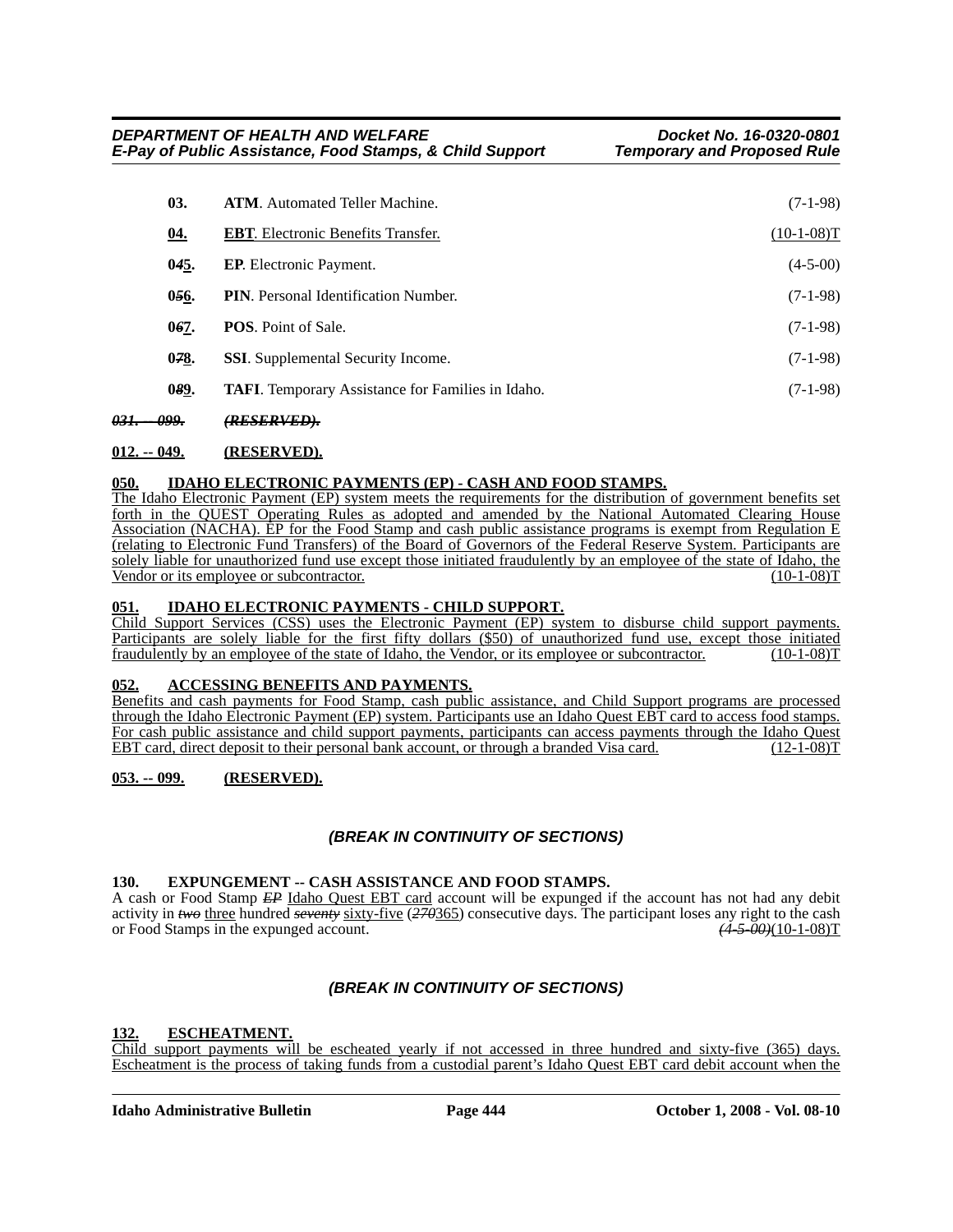account has not been debited for a year or more. The funds that remain in the account are considered abandoned property. The financial institution that has contracted with the Department is required to forward the abandoned funds to the Department. The Department will forward the abandoned funds to the State Tax Commission's Unclaimed Property Division on an annual basis. (10-1-08) T

#### *132. -- 139. (RESERVED).*

#### *140. CONVERSION OF FOOD STAMP BENEFIT ACCOUNT BALANCES.*

*When a participant moves to an area where EP benefits cannot be used, the Department will convert all unused Food Stamp benefits to a cash benefit account. (4-5-00)*

#### **1***41***33. -- 199. (RESERVED).**

#### **200. CARD ISSUANCE.**

*EP* Idaho Quest EBT cards may be issued though the mail by the Vendor or over the counter at a Department field office. Branded Visa cards are issued by the Vendor through the mail.  $(4-5-00)(12-1-08)T$ office. Branded Visa cards are issued by the Vendor through the mail.

#### **201. -- 209. (RESERVED).**

#### **210. DAMAGED, LOST, OR STOLEN CARDS.**

The primary card holder, and any additional card holder, is responsible to immediately report the loss, damage, or theft of his *EP* Idaho Quest EBT card and branded Visa card to the Vendor's CSC. The card holder is responsible to report to the CSC or the Department suspected unauthorized use of *the* his card or unauthorized access of *the EP* his account. When the CSC receives a report of a lost, stolen or damaged *EP* card, the *EP* card will be *deactivated* canceled. The primary card holder is solely responsible for the protection of his *EP* card, *and* PIN, and *for* access to his *EP* account, by alternate payees.

#### **211. -- 234. (RESERVED).**

#### **235. PRIMARY CARD HOLDER.**

The primary card holder is the individual whose client identification number is used to establish an account. An individual who is a guardian, a parent of a minor child, a protective payee, or a person granted limited power of attorney because the participant is unable to use his *EP* card may also be the primary card holder in lieu of the person whose client identification number is used on the *card* account. The primary card holder has *primary* responsibility for a benefit account. A primary card holder other than the participant is responsible for the participant's *EP* benefit account transactions. This person accepts and exercises responsibility over the participant's *EP* benefit account. *The participant shall not be issued an EP card when the primary card holder is a person other than the participant, whose client identification number is used to establish the account.* 

#### **236. -- 239. (RESERVED).**

#### **240. ADDITIONAL CARD HOLDERS.**

*An a*Additional card holders *is* are responsible for account transactions made on behalf of the primary card holder. An additional card holder may be an authorized household member, an authorized representative, or a person acting as limited power of attorney for Quest.  $\frac{(4-5-00)(12-1-08)T}{(4-5-00)(12-1-08)}$ limited power of attorney for Quest.

**01. Additional Card Holders for** *EP* **Cash Account**. The primary card holder may designate *an* additional card holders for a*n EP* cash account. *(4-5-00)*(12-1-08)T

Additional Card Holders for *EP* an Idaho Quest **EBT** Food Stamp Account. The primary card holder or another responsible member of the benefit household may designate  $\theta$  and additional card holders for an *EP* Idaho Quest EBT Food Stamp account. *(4-5-00)*(12-1-08)T

#### **241. (RESERVED).**

#### **242.** *DEACTIVATING* **CANCELING AN** *EP* **IDAHO QUEST EBT CARD.**

An *EP* Idaho Quest EBT card *must* can only be *deactivated* canceled by the Vendor's CSC or the Regional *EP* EBT